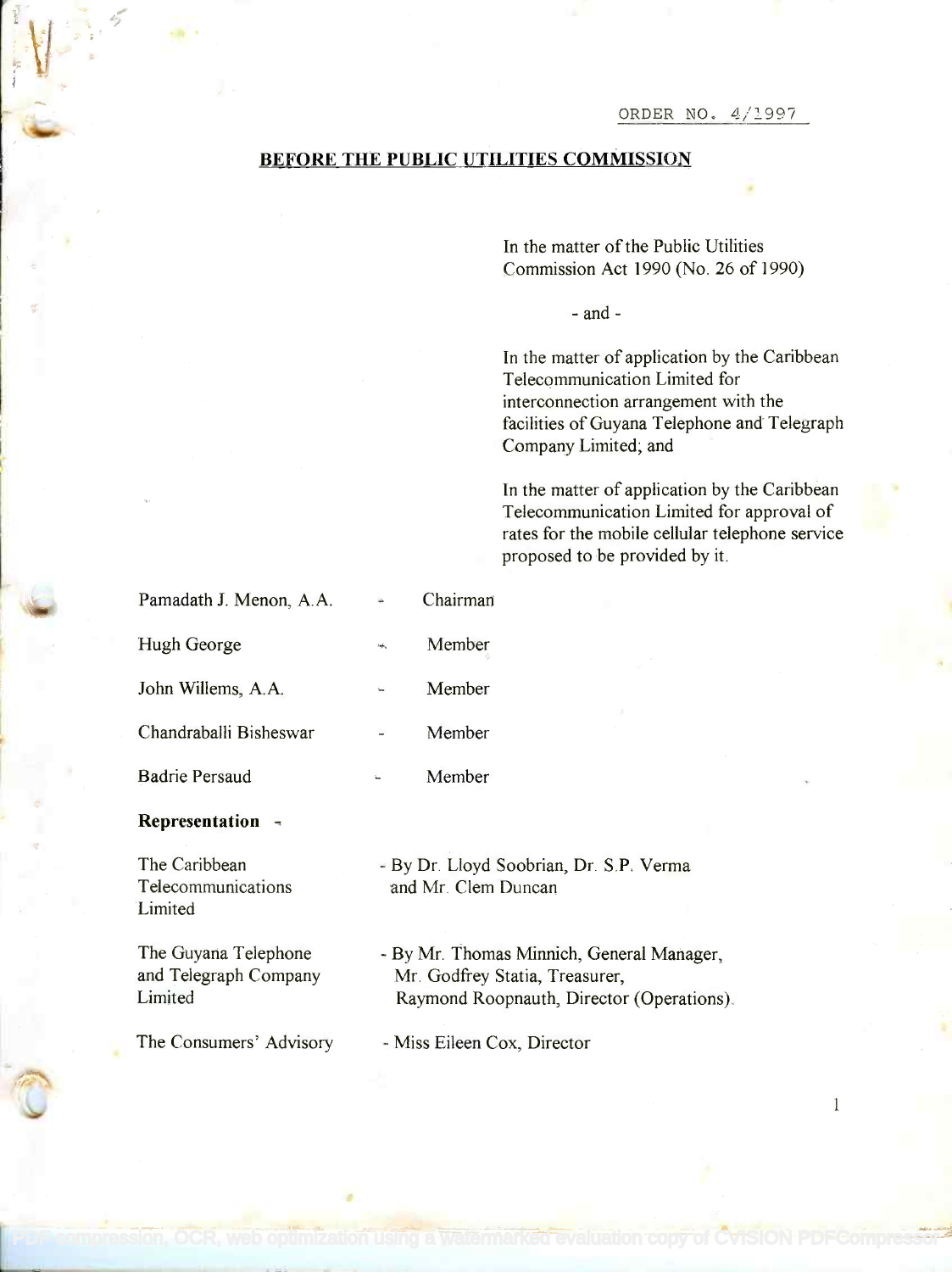Bureau

The Guyana Consumers' Association

The Guyana Consumers' and Mrs Sheila Holder, President, Miss Association Lily Ferdinand, Attorney-at-Law. Lily Ferdinand, Attorney-at-Law.

The matters dealt with in this Order were heard by this Commission at public hearings The matters dealt with in this Order were heard by this Commission at public hearings on 21st April and 13th October, 1997. on 21 st April and 13th October, 1997.

# DECISION

#### I

#### Interconnection with GT&T's System and interconnection charges

The Caribbean Telecommunications Limited (CTL) is a company registered in The Caribbean Telecommunications Limited (CTL) is a company registered in Guyana in August, 1994, under the Companies Act, chapter 89:01. CTL has been granted a Guyana in August, 1994, under the Companies Act, chapter 89:01. CTL has been granted a Licence to operate a cellular radio telephone service under section 7 of the Licence to operate a cellular radio telephone service under section 7 of the Telecommunication Act 1990 (No. 27 of 1990).

2. In order to operate the cellular radio telephone service CTL sought 2. In order to operate the cellular radio telephone service CTL sought interconnection and co-location facilities with the facilities of the Guyana Telephone and interconnection and co-location facilities with the facilities of the Guyana Telephone and Telegraph Company Limited (GT&T). GT&T has no objection to the grant of Telegraph Company Limited (GT&T). GT&T has no objection to the grant of interconnection facilities to CTL, but GT&T has reservations about providing co-location interconnection facilities to CTL, but GT&T has reservations about providing co-location facilities. facilities.

3. CTL proposes initially, to provide its services at Skeldon and New Amsterdam 3. CTL proposes initially, to provide its services at Ske1don and New Amsterdam and it stated at the public hearing in regard to its request for interconnection facilities from and it stated at the public hearing in regard to its request for interconnection facilities from GT&T that it does not require co-location facilities at those two places. So we are not going GT&T that it does not require co-location facilities at those two places. So we are not going into the question of co-location at this stage. into the question of co-location at this stage.

4. In his letter dated 7th March, 1997, Mr. Godfrey S. Statia, Treasurer of GT&T, 4. In his letter dated 7th March, 1997, Mr. Godfrey S. Statia, Treasurer ofGT&T, wrote to Dr. Shiv Verma of CTL, summarising the agreement reached between the representatives of GT&T and CTL at the conclusion of their discussions, as follows representatives of GT&T and CTL at the conclusion of their discussions, as follows -

#### "Connection and Administration Charge

A charge of US\$5,000.00 will be levied on the initial exchange in each region. Thereafter a charge of US\$2,500.00 will be levied for each additional station in each region.

#### Re-Domestic rates

A initial 50:50 split in domestic revenues. This arrangement is to be revisited after six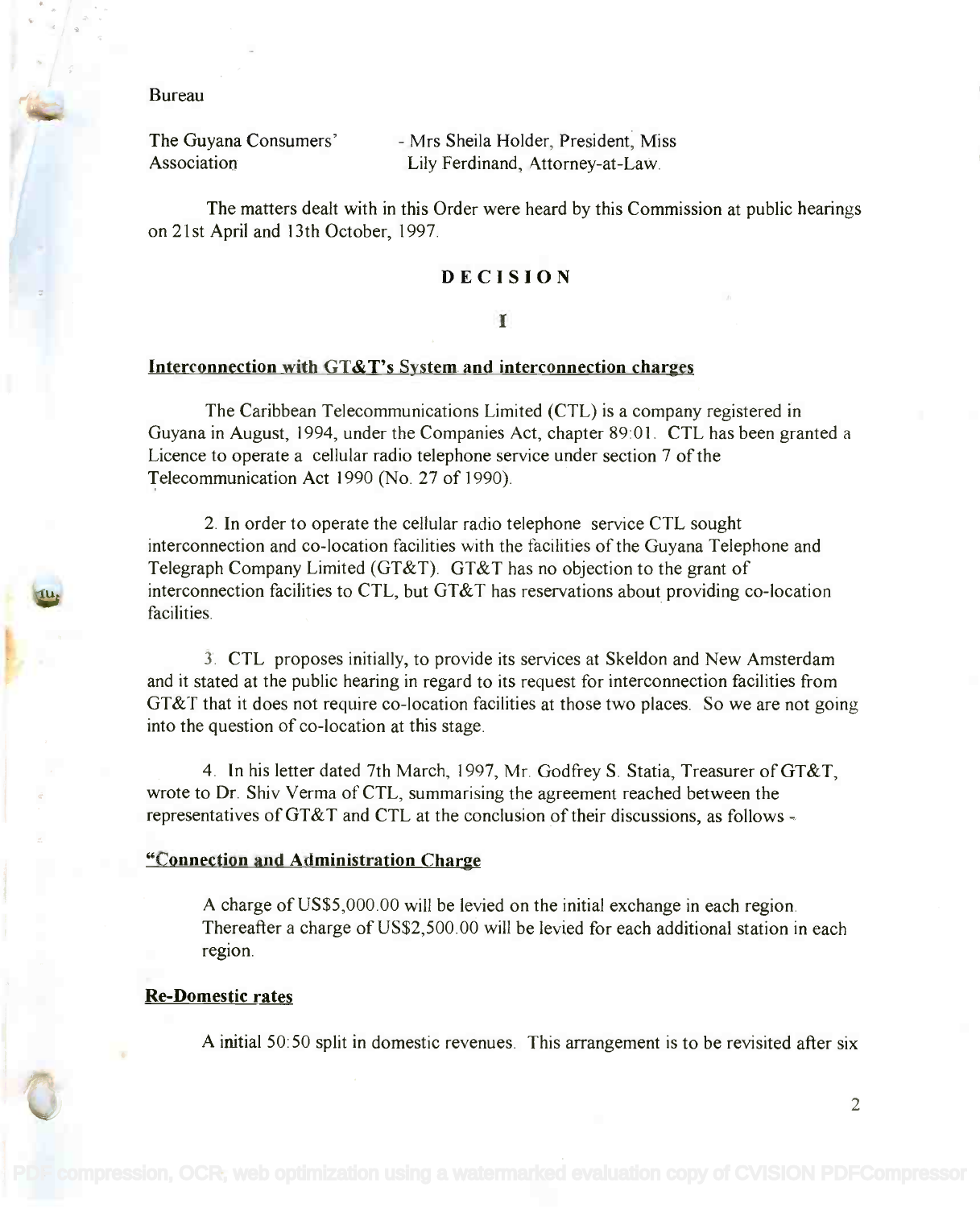months to allow for a review to ensure that GT&T's required connectivity costs are months to allow for a review to ensure that GT&T's required connectivity costs are being met. being met.

### Re-International Rates

A 50:50 split in Net Revenue emanating from and to CTL's Network. Net revenue A 50:50 split in **Net Revenue** emanating from and to CTL's Network. **Net revenue** is calculated as the difference between incoming and outgoing revenues. Should Net is calculated as the difference between incoming and outgoing revenues. **Should Net** Revenues be in the negative, CTL will compensate GT&T for any revenue **Revenues be in the negative, CTL will compensate GT&T for any revenue** shortfall to make up for the loss incurred by GT&T. The ratio aspect of the **shortfall to make up for the loss incurred by GT&T.** The ratio aspect of the agreement will also be revisited after a six month period." agreement will also be revisited after a six month period."

5. Since there was disagreement between GT&T and CTL as to what was agreed to, 5. Since there was disagreement between GT&T and CTL as to what was agreed to, on 10th April, 1997, CTL requested this Commission to adjudicate interconnection charges. on 10th April, 1997, CTL requested this Commission to adjudicate interconnection charges. Pursuant to this request this Commission scheduled a public hearing on 21st April, 1997, at Pursuant to this request this Commission scheduled a public hearing on 21 st April, 1997, at the Ocean View International Hotel and Convention Centre, Lilendaal, East Coast Demerara. the Ocean View International Hotel and Convention Centre, Lilendaal, East Coast Demerara.

6. At the public hearing on 21st Apri1,1997, both CTL and GT&T agreed that -

- (1) For interconnection facilities at Skeldon and New Amsterdam CTL (1) For interconnection facilities at Skeldon and New Amsterdam CTL will pay to GT&T a total sum of US.\$7,500 as a one time payment.
- (2) CTL will pay GT & T 50% of CTL's domestic long distance calls and CTL will pay GT & T 50% ofCTL's domestic long distance calls and 50% of the net settlement revenues of international calls. This is 50% of the net settlement revenues of international calls. This is pending a final decision by this Commission after receiving the report pending a final decision by this Commission after receiving the report of a consultant to be engaged by it. of a consultant to be engaged by it.

7. Subsequently, the terms of the arrangement were reduced to writing by a letter 7. Subsequently, the terms of the arrangement were reduced to writing by a letter dated 20th August, 1997 signed by Dr. Lloyd Soobrian, on behalf of CTL, and Mr. Thomas dated 20th August, 1997 signed by Dr. Lloyd Soobrian, on behalf of CTL, and Mr. Thomas Minnich, on behalf of GT&T. CTL has already paid GT&T the one time payment of U.S. Minnich, on behalf of GT&T. CTL has already paid GT&T the one time payment of U. S. \$7,500. \$7,500.

8. This Commission has requested the Georgetown Consulting Group, Inc. to advise 8. This Commission has requested the Georgetown Consulting Group, Inc. to advise us in regard to the above matters. We are awaiting their advice before making a final us in regard to the above matters We are awaiting their advice before making a final decision. decision.

### ORDER

9. Having regard to the above facts and circumstances, we hereby order GT&T to 9. Having regard to the above facts and circumstances, we hereby order GT&T to grant interconnection facilities for CTL's cellular radio telephone service and to allow grant interconnection facilities for CTL's cellular radio telephone service and to allow switching on of CTL's cellular radio telephone service for commercial purposes, and pending a final decision by this Commission in this regard CTL and GT&T shall share CTL's domestic long distance and net international revenues, exclusive of CTL's air time revenue, domestic long distance and net international revenues, exclusive of CTL' s air time revenue, as stated in the letter of agreement dated 20th August, 1997. When we make a final decision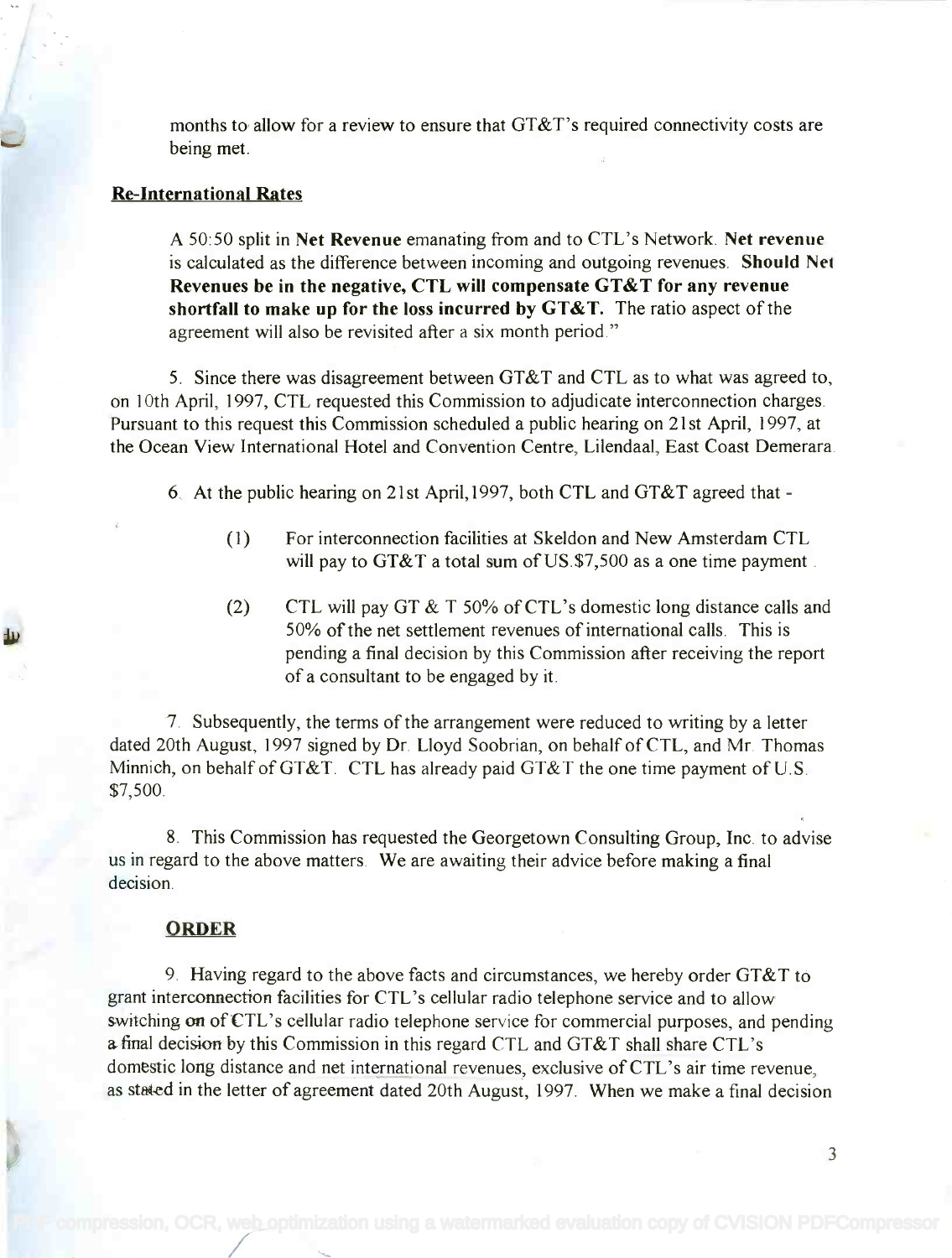in the matter, adjustments found necessary, in regard to sharing of revenues, will be made in the matter, adjustments found necessary, in regard to sharing of revenues, will be made which, if so required in the interests of justice, will be made retrospectively. This Order shall which, if so required in the interests of justice, will be made retrospectively. This Order shall be complied with by GT&T on or before 31st October, 1997. GT&T is further directed to be complied with by GT&T on or before 31st October, 1997. GT&T is further directed to specifically record the net revenues and costs associated with interconnection with CTL and specifically record the net revenues and costs associated with interconnection with CTL and track these until further direction from the Commission. track these until further direction from the Commission.

 $\mathbf{H}$ 

#### Tariffs for CTL's cellular radio telephone service

10. By letter dated 15th July, 1996, CTL submitted the following rates and tariffs for 10. By letter dated 15th July, 1996, CTL submitted the following rates and tariffs for its cellular radio telephone service -

# " CARIBBEAN TELECOMMUNICATIONS PROPOSAL FOR CELLULAR RATES **" CARIBBEAN TELECOMMUNICATIONS PROPOSAL FOR CELLULAR RATES** & TARIFFS **& TARIFFS**

### SUBSCRIBER ACCESS USAGE CHARGE

(Stated in Guyana Dollars) (Stated in Guyana Dollars)

## 1. DEPOSIT 1. DEPOSIT

There would be no deposit, however, a Customer paid System based upon monthly usage There would be no deposit, however, a Customer paid System based upon monthly usage would be negotiated by each Customer. would be negotiated by each Customer.

| 2. ACTIVATION FEE                       | \$57,000.00 |  |
|-----------------------------------------|-------------|--|
| 3. RE-ACTIVATION FEE                    | Nil         |  |
| $A = A C C C C C T C A C C C T A D C C$ |             |  |

4. ACCESS USAGE CHARGE 4. ACCESS USAGE CHARGE

|                                  | <b>ACCESS CHARGE</b> | FREE           | <b>USAGE RATES</b>             |  |
|----------------------------------|----------------------|----------------|--------------------------------|--|
|                                  | Per month            |                | Minutes Per month (thereafter) |  |
| PEAK TRAFFIC HOURS               |                      | 20             | \$42.00                        |  |
| OFF PEAK TRAFFIC HOURS \$2880.00 |                      | <b>Section</b> | \$35.00                        |  |

- (a) Domestic and International Long Distance Customers would be charged for incoming (a) Domestic and International Long Distance Customers would be charged for incoming Domestic and International Calls. Domestic and International Calls. -
- (b) For outgoing International calls, usage charges would be added to the regular GT&T long distance rates, plus a surcharge based on the GT&T Trunk access charges and Trunk loading. Trunk loading.
- (c) Usage charges for Domestic calls would be independent of the distance between the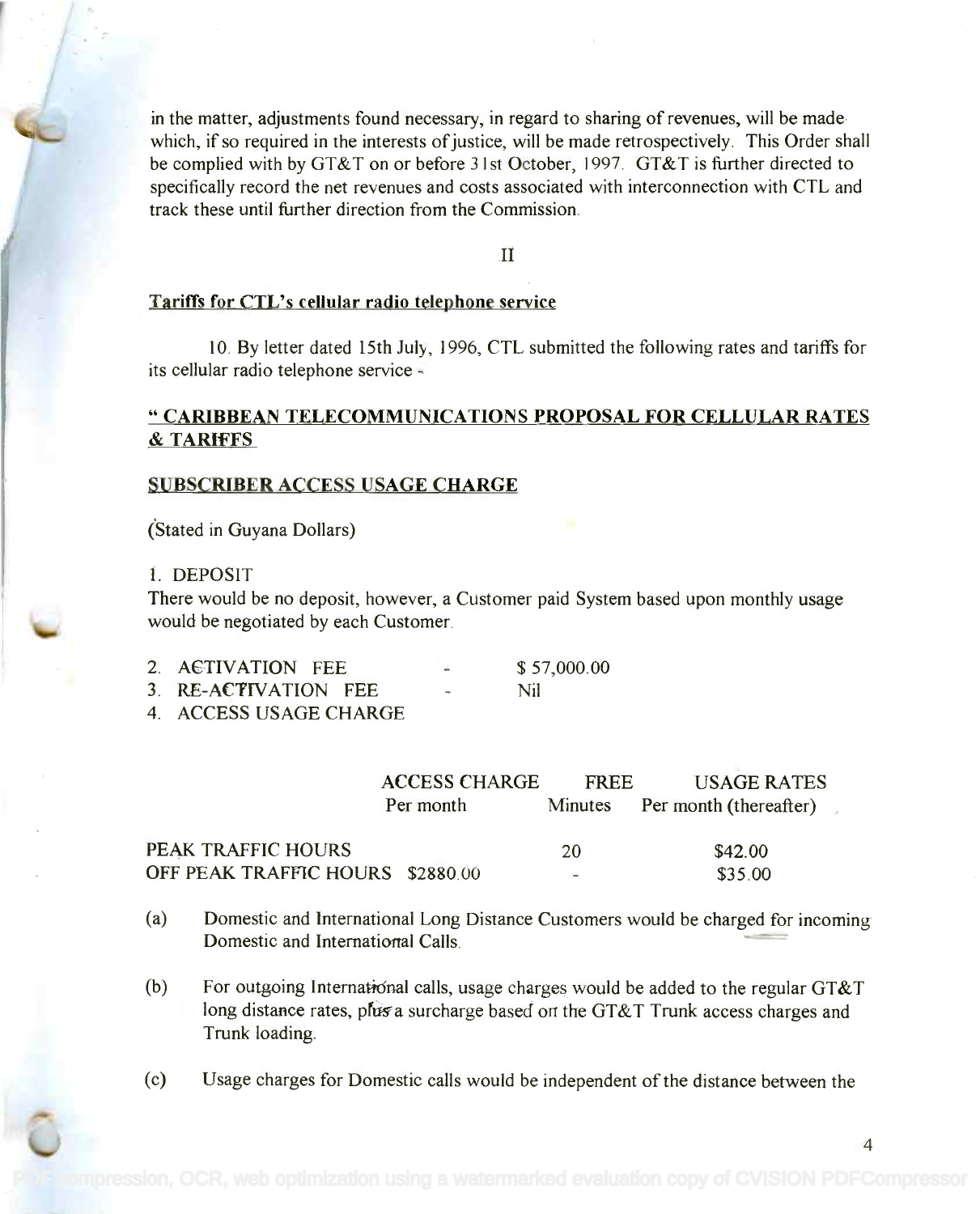originating and terminating points, plus GT&T access for Trunks.

(d) Installation and repair of CTL provided Subscriber equipment would be free of (d) Installation and repair of CTL provided Subscriber equipment would be free of charge. charge.

## ADDITIONAL INFORMATION

- Hourly Labour rates of \$580.00, plus Landed cost, reflect the cost of labour by CTL Hourly Labour rates of\$580.00, plus Landed cost, reflect the cost oflabour by CTL personnel. personnel.
- Rates would be adjusted monthly based on the Bank of Guyana Exchange rate of the Rates would be adjusted monthly based on the Bank of Guyana Exchange rate of the previous month. previous month.
- $\ast$ CTL would be offering additional plans for high volume usage Customers at a later CTL would be offering additional plans for high volume usage Customers at a later date."

11. Along with letter dated 18th September, 1997, CTL submitted revised rates and II. *Along* with letter dated 18th September, 1997, CTL submitted revised rates and tariffs for its cellular radio telephone service. These are as follows -

# "CARIBBEAN TELECOMMUNICATIONS PROPOSAL FOR CELLULAR RATES **"CARIBBEAN TELECOMMUNICATIONS PROPOSAL FOR CELLULAR RATES** AND TARIFFS: **AND TARIFFS:**

- A. SUBSCRIBER ACCESS USAGE CHARGES A. SUBSCRIBER ACCESS USAGE CHARGES (Stated in Guyana Dollars) (Stated in Guyana Dollars)
- 1. Deposit Minimum and the state of the state of the state  $$10,000$ (This could vary depending upon estimated monthly usage.) (This could vary depending upon estimated monthly usage.)
- 2. Activation Fee  $$75,000$ (Includes Phone, Battery, Charger, Cigarette lighter Connection. Life time warranty on (Includes Phone, Battery, Charger, Cigarette lighter Connection. Life time warranty on phone and Activation.) phone and Activation.)
- 3. Re-Activation Fee  $$2,860$

ite werd in the second control of the second control of the second control of the second control of the second control of the second control of the second control of the second control of the second control of the second c

4. Access Usage Charges

| PLAN                    | <b>ACCESS CHARGE</b> | <b>FREE MINUTES</b> | <b>USAGE RATES</b><br><b>THEREAFTER</b> |
|-------------------------|----------------------|---------------------|-----------------------------------------|
| Peak Traffic hours*     | $$2175.00$ per month | 20                  | \$40.00 Per Minute                      |
| Off-peak Traffic hours* |                      |                     | \$25.00 Per Minute                      |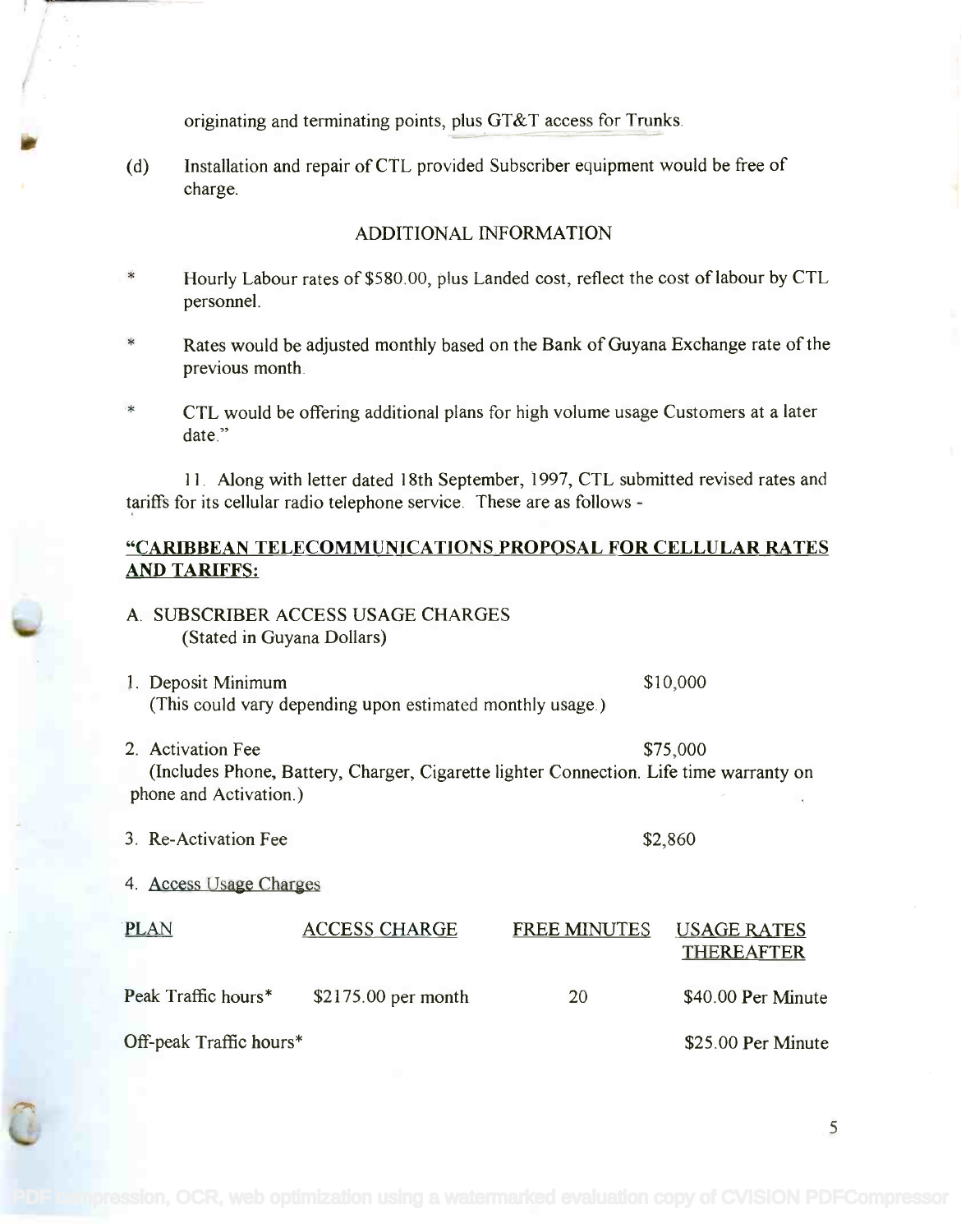(a) Domestic and International long distance customers would be charged for Incoming (a) Domestic and International long distance customers would be charged for Incoming domestic and International calls. domestic and International calls.

(b) For outgoing International calls, usage charges will be added to the regular GT&T (b) For outgoing International calls, usage charges will be added to the regular GT&T long distance rates, plus a surcharge based on the GT&T trunk access charges and trunk long distance rates, plus a surcharge based on the GT&T trunk access charges and trunk loading. loading.

(c) Usage charge for domestic calls will be independent of the distance between the (c) Usage charge for domestic calls will be independent of the distance between the originating and terminating points plus GT&T access charge for trunks. originating and terminating points plus GT&T access charge for trunks.

(d) Servicing / maintenance and repairs to phones supplied by CTL will be done free of cost by CTL. If necessary , equipment will be replaced if found to be defected under normal cost by CTL. If necessary, equipment will be replaced if found to be defected under normal use. use.

(e) Additional plans and other services may be negotiated with interested parties.

(f) Rates will be adjusted monthly, based on the Bank of Guyana exchange rates for the (t) Rates will be adjusted monthly, based on the Bank of Guyana exchange rates for the previous month.

\*Peak Hours 07:00 --- 19:00 Hrs. (AM -- 7 PM) Monday --- Friday except Public Holidays."

## ORDER

12. Having regard to the submissions made by CTL referred to above, and the 12. Having regard to the submissions made by CTL referred to above, and the submissions made orally at the public hearing of this Commission on 13th October, 1997, we submissions made orally at the public hearing of this Commission on 13th October, 1997, we hereby order that the rates and tariffs submitted by CTL in their letter of 18th September, hereby order that the rates and tariffs submitted by CTL in their letter of 18th September, 1997, extracted in para. 11 above shall be temporary rates and tariffs which CTL shall be 1997, extracted in para. 11 above shall be temporary rates and tariffs which CTL shall be entitled to recover from the subscribers of its cellular radio telephone services, with effect from the date on which the cellular service is provided to them, subject to the following from the date on which the cellular service is provided to them, subject to the following modifications - modifications -

- (I) Activation fees (including Phone, Battery, Charger, Cigarette Lighter (I) Activation fees (including Phone, Battery, Charger, Cigarette Lighter Connection, life time warranty on phone and activation ) shall be \$50,000 Connection, life time warranty on phone and activation) shall be \$50,000 instead of \$75,000. instead of\$75,000.
- (ii) No usage or airtime charge shall be payable by the subscriber in respect of (ii) No usage or airtime charge shall be payable by the subscriber in respect of incoming international calls. incoming international calls.
- (iii) In regard to domestic calls, usage charge or airtime charge shall be paid by the person who makes the call. person who makes the call.

 $\ddot{\bullet}$ 

(iv) The rates for off-peak hours shall apply also in respect of calls all day  $\alpha$